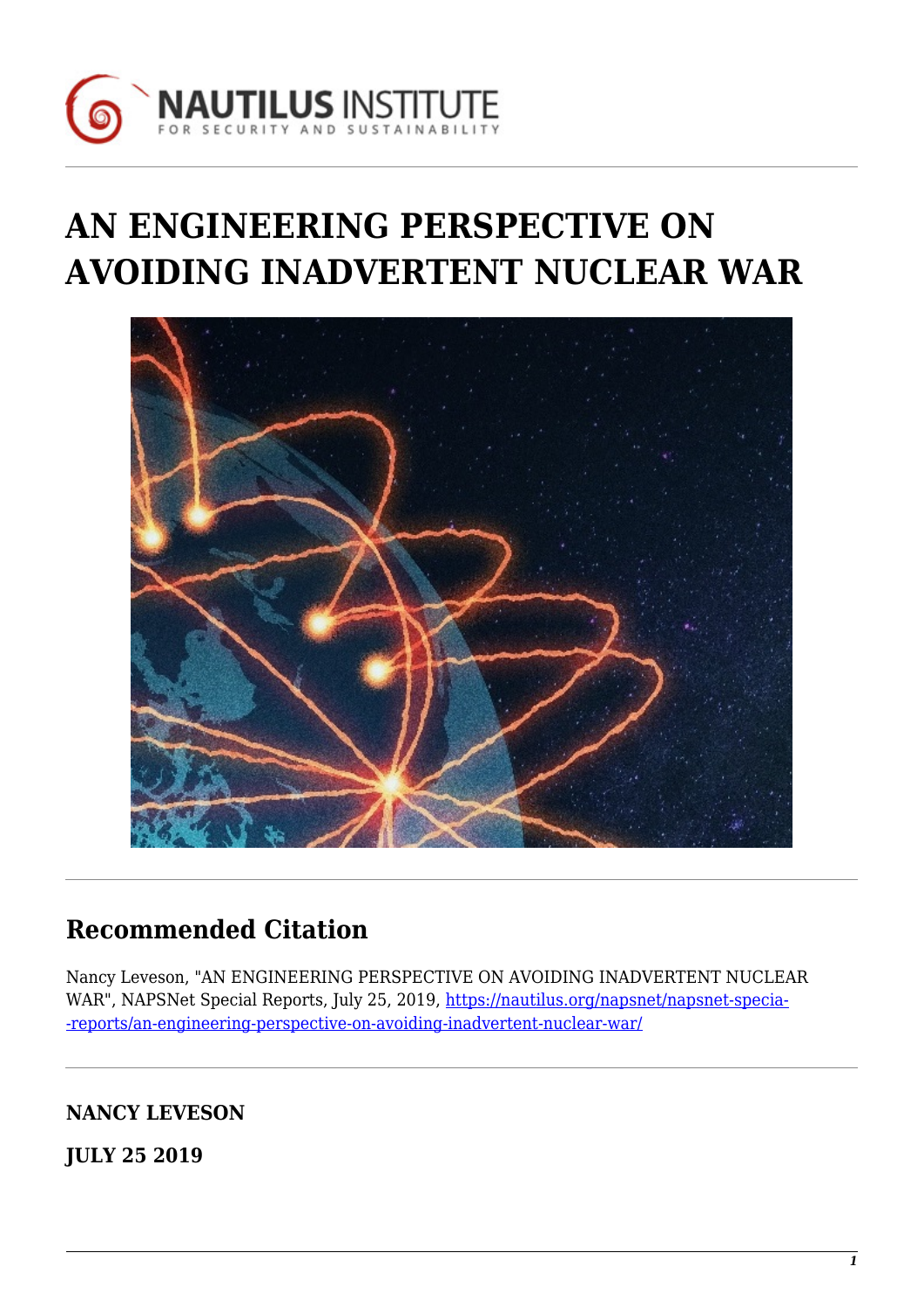# **I. INTRODUCTION**

In this essay, Nancy Leveson argues that using conservative techniques and avoiding software in critical functions in NC3 systems circumvented nuclear catastrophe in the past. Today, she concludes, a new approach is needed that avoids unnecessary complexity; emphasizes less not more technology; and improves NC3 systems by developing "more powerful, socio-technical and system engineering and risk management approaches that involve paradigm changes from the approaches that are no longer working. These are only now coming into existence and will need technical advances and refinement."

Nancy Leveson is a professor of Aeronautics and Astronautics and a professor of Engineering Systems at MIT.

A podcast with Nancy Leveson Peter Hayes, and Philip Reiner on engineering NC3 systems is found [here.](https://www.tech4gs.org/nc3-systems-and-strategic-stability-a-global-overview.html)

Acknowledgments: The workshop was funded by the John D. and Catherine T. MacArthur Foundation.

This report is published simultaneously [here](https://www.tech4gs.org/nc3-systems-and-strategic-stability-a-global-overview.html) by Technology for Global Security and is published under a 4.0 International Creative Commons License the terms of which are found [here.](https://creativecommons.org/licenses/by-nc-sa/4.0/)

The views expressed in this report do not necessarily reflect the official policy or position of the Nautilus Institute. Readers should note that Nautilus seeks a diversity of views and opinions on significant topics in order to identify common ground.

The views expressed in this report do not necessarily reflect the official policy or position of the Nautilus Institute. Readers should note that Nautilus seeks a diversity of views and opinions on significant topics in order to identify common ground.

Banner image is by Lauren Hostetter of [Heyhoss Design](http://heyhoss.design/)

### **II. NAPSNET SPECIAL REPORT BY NANCY LEVESON**

# **AN ENGINEERING PERSPECTIVE ON AVOIDING INADVERTENT NUCLEAR WAR**

**JULY 25 2019**

#### **Introduction**

As an engineer, I can only credibly comment on the engineering aspects of the NC3 problem. The overall solutions, however, will require the use of integrated sociotechnical approaches rather than social scientists and engineers working in isolation. There are two aspects of the problem that are the focuses of this paper: (1) preventing inadvertent detonation or launch of a nuclear weapon and (2) ability to intervene if a nuclear weapon is released either intentionally or unintentionally by ourselves or others, i.e., the missile defense problem. While there have been a few false alarms and alerts in NC3 systems in the past 50 years, none led to a loss, mostly because of the very conservative engineering approach taken to designing these systems. We need to resist the temptation to use sexy, new, and untrustworthy engineering techniques on NC3 systems of the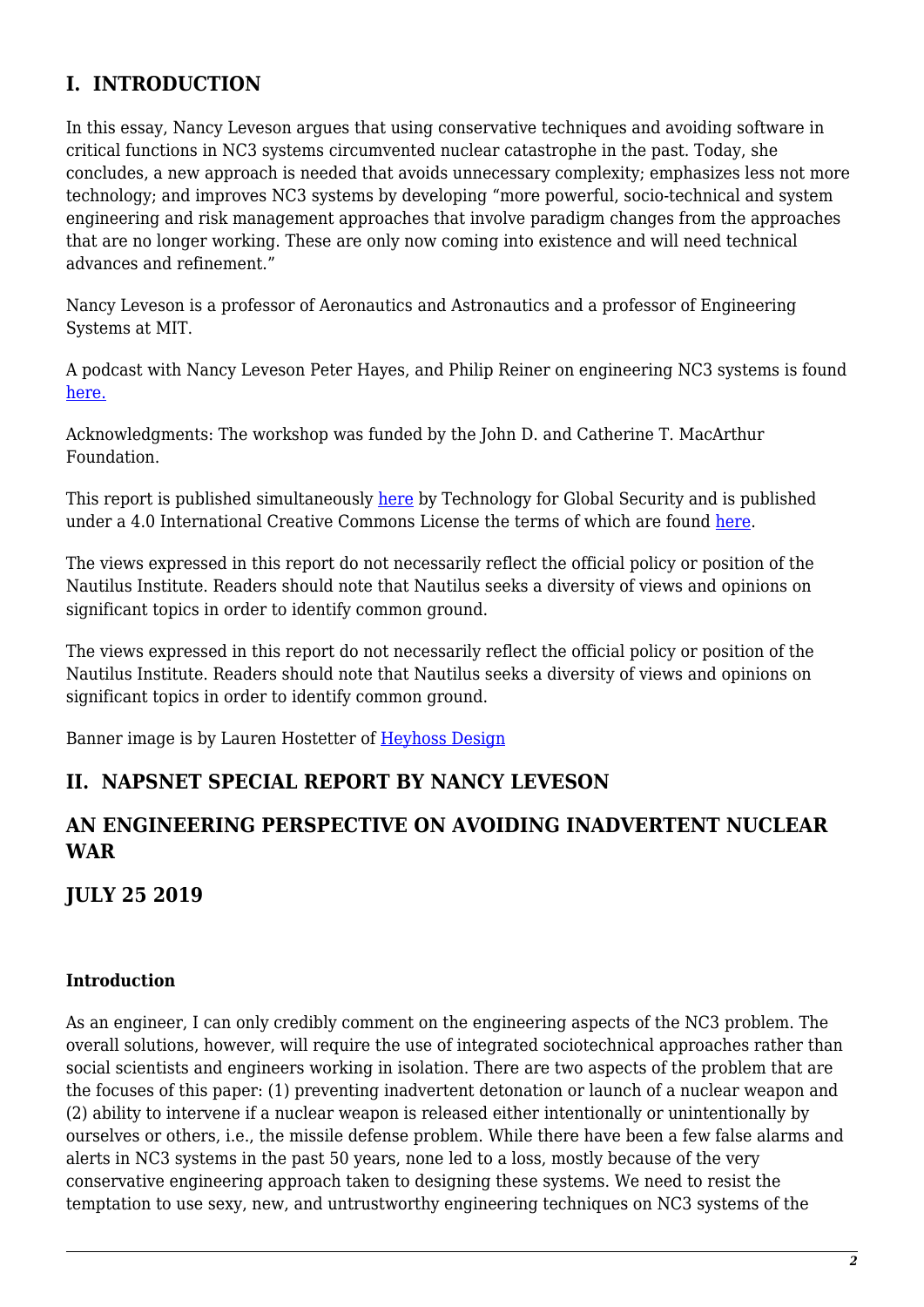future. I am worried that the temptation will be too great to resist.

I have worked in the area of safety of complex engineered systems close to 40 years now, starting on what was, for its time, a very software-intensive defense system. Since then I have been teaching and creating new safety engineering approaches to ensure that such systems (both defense and commercial) can be trusted. More recently, I have become involved with security and, particularly, cyber security along with safety. In this paper, I will provide my perspective on the state-of-the-art in engineering for safety and security and what is needed going forward. Most important, I suggest some new technologies that I fear will be tried and lead to catastrophe, i.e., what should not be done.

#### **Why Have We Been So Successful in the Past?**

<span id="page-2-0"></span>The most successful complex systems in the past were simple and used rigorous, straightforward processes. Prevention of accidental detonation of nuclear bombs, for example, used a brilliant approach involving three positive measures (the 3 I's of isolation, incompatibility, and inoperability) and reliance on simple mechanical systems that could provide ultra-high assurance.<sup>[\[1\]](#page-16-0)</sup> Although there were a few incidents over a long period (e.g., Thule, Palomares, and a few others), inadvertent detonation did not occur in those cases. Introduction of software and more complex designs have been avoided in the design of the accidental detonation prevention strategies.

<span id="page-2-1"></span>The more recently introduced software-intensive systems have been much less reliable. Even there, however, some real-time control systems stand out. For example, the on-board Space Shuttle control software demonstrates that the nearly universal unreliability of software systems today is technically not necessary[.\[2\]](#page-16-1) The Space Shuttle software was, for its time, highly advanced and complex but it had an extraordinarily low level of software errors in flight. Appendix B provides some information about why it was so successful, considerably more than almost all software created today.

More recently, our ability to provide highly trustworthy systems has been compromised by gratuitous complexity in their design and inadequate development and maintenance processes. For example, arguments are commonly made for using development approaches like X-treme Programming and Agile that eschew the specification of requirements before design begins. These nonsensical arguments state as a given or assumption that something has to be built before it is possible to determine what needs to be built. While this may be true for iPhone and web apps (although I doubt it), it is patently false for safety-critical applications. The careful system and requirements analysis of the past (as demonstrated on the Space Shuttle software, for example) is being discarded for sandbox approaches. Only the most rigorous and professional development practices should be used on NC3. This limitation implies that unassurable technologies like AI are prohibited and that the use of software is minimized if more highly assurable hardware can be used instead. We will need "*back to basics"* approaches to system and software engineering if the past high level of reliability and safety of NC3 systems is to be continued into the future.

Providing high security is even more problematic. Again, only the most basic security techniques, such as providing an air gap to isolate critical systems, have been highly successful. The number of intrusions in today's systems is appalling and unacceptable. Clearly what we are doing is not working.

Is the DoD willing to eschew the use of sexy new but unassurable technology and strip away unnecessary complexity in the most crucial nuclear systems? Given the headlong plunge of the DoD toward more and more complexity, it seems doubtful.

The other problem is that even if we were willing to do what is technically necessary to build simple,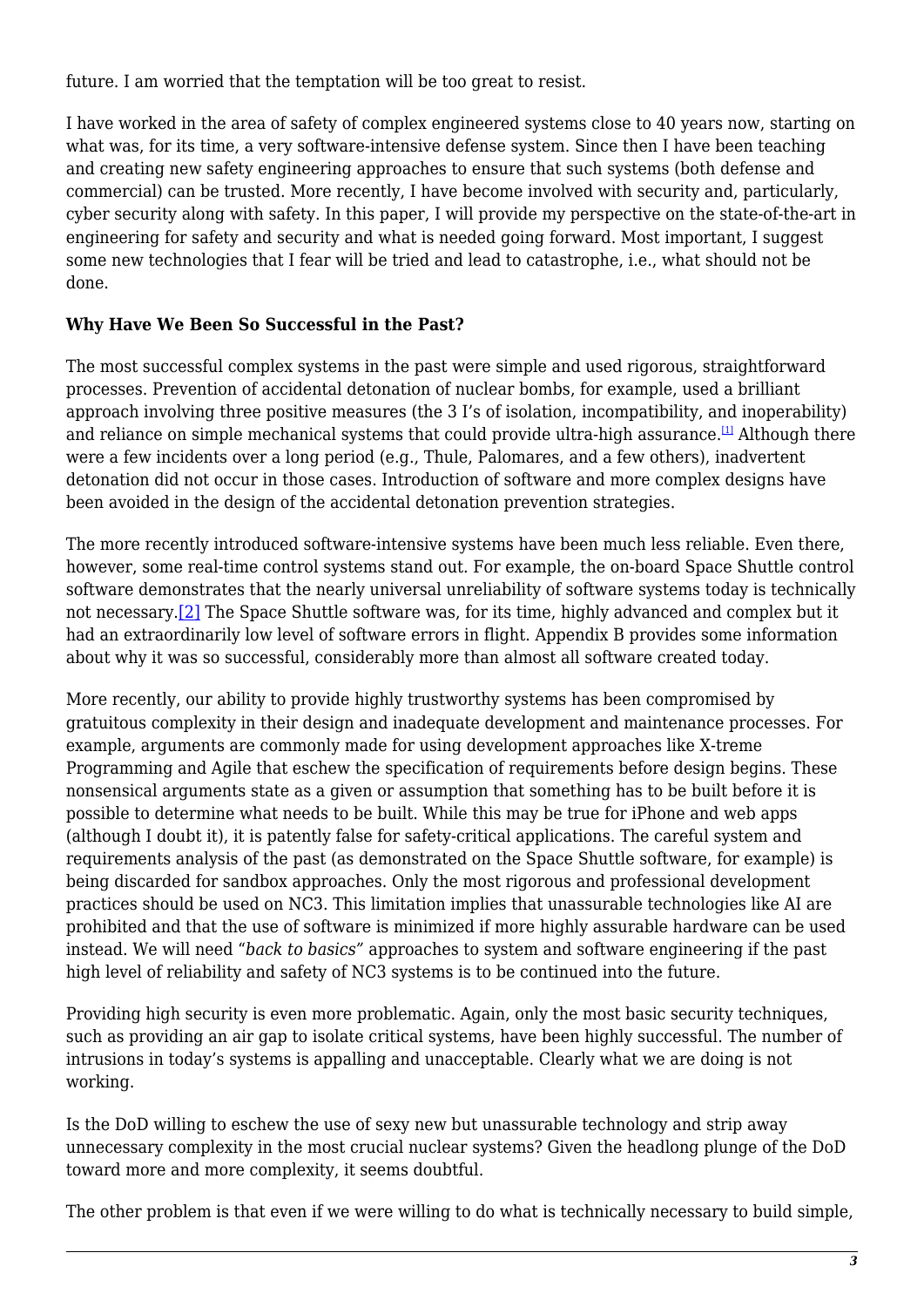straightforward, and trustworthy systems, the losses that have and are occurring in today's systems are as much a product of our inability to manage these systems as they are technological flaws. While we tend to focus on the technical factors involved in accidents/incidents, the major losses that are well investigated (for example, the Columbia Shuttle loss, Deepwater Horizon, and Fukushima) are found to be as much, if not more, a result of social and organizational factors (including inadequate controls and flawed decision making) than simply technical factors[.\[3\]](#page-16-2) The same is true for security-related losses. What will be needed to provide highly trustworthy NC3 systems in the future?

#### <span id="page-3-0"></span>**Ensuring Safety and Security in NC3**

Avoiding unnecessary complexity and even compromises in functionality are going to be necessary. At the same time, we need to improve our engineering approaches to creating more complex, trustworthy systems. Even if we could potentially create technical systems that are worthy of high trust, how would we justify that confidence? Let's look at safety first and then security.

The safety analysis techniques typically used today are all 50 to 75 years old. These techniques do not work on the software-intensive, complex systems that we are building today. They are based on the obsolete assumption that accidents result from component failures. This assumption is no longer true. Today's losses are as likely to be the result of system design flaws as component failure. Our technology today allows us to build systems that cannot be exhaustively tested and for which it is impossible to anticipate, understand, plan, and guard against all potential adverse system behavior before operational use. Engineers are increasingly facing the potential for "unknown unknowns" in the behavior of the systems they are designing.

In addition, complexity is leading to important system properties (such as safety) not being related to the failure of individual system components but rather to the interactions among the components that have not failed or even malfunctioned. Accidents can occur due to unsafe interactions among individual components and subsystems that satisfy their requirements.[\[4\]](#page-16-3)

<span id="page-3-2"></span><span id="page-3-1"></span>As one example, the loss of the Mars Polar Lander was attributed to noise (spurious signals) generated when the landing legs were initially deployed during descent.[\[5\]](#page-16-4) This noise was normal and expected and did not represent a failure in the landing leg system. The onboard software interpreted these signals as an indication that landing occurred (which the software engineers were told they would indicate) and shut the engines down prematurely, causing the spacecraft to crash into the Mars surface. The landing legs and the software performed correctly—as specified in their requirements, that is, neither "failed"—but the accident occurred because the system designers did not account for all interactions between the leg deployment and the descent-engine control software.

Another example occurred when some Navy aircraft were ferrying missiles from one point to another. One pilot executed a planned test by aiming at the aircraft in front (as he had been told to do) and firing a dummy missile. Apparently nobody knew that the "smart" software was designed to substitute a different missile if the one that was commanded to be fired was not in a good position. In this case, there was an antenna between the dummy missile and the target, so the software decided to fire a live missile located in a different (better) position instead. What aircraft component(s) failed here? We cannot even use our usual excuse, which is to blame it on the human operator. The pilot did exactly as he had been instructed to do. In fact, even when there is "operator error," it is usually the result of our designing systems in which an operator error is inevitable and then blaming the results on the operator rather than the designer.

Engineering approaches used in the past (and currently) to deal with failure-related accidents have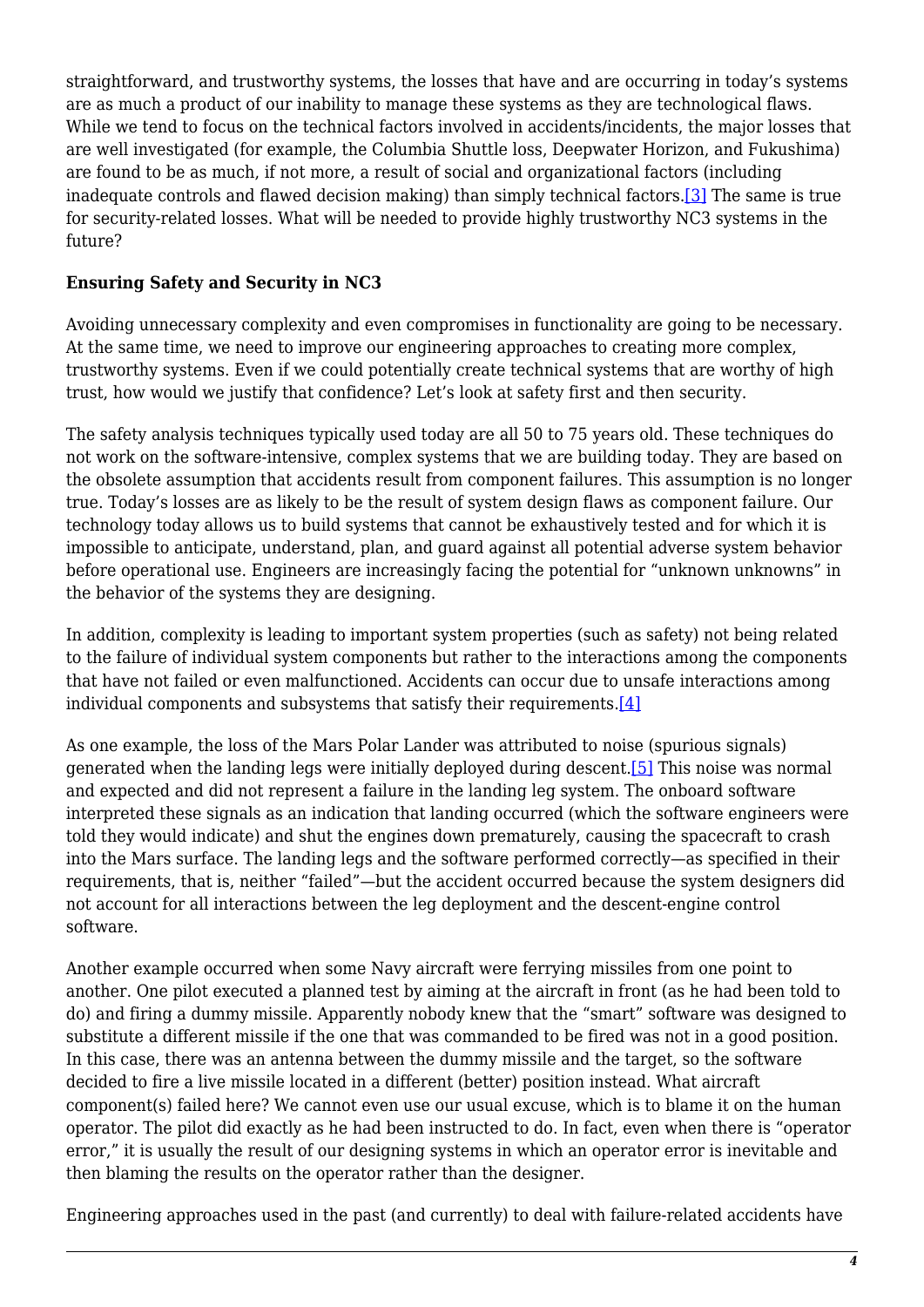no impact on these "system interaction" accidents. There are two ways to potentially avoid them: (1) reduce the complexity in our system designs to the point where they may be unable to achieve the mission goals and those goals will have to be curtailed more than leaders are willing to do or (2) reduce complexity as much as is feasible along with developing and using much more powerful analysis and design techniques. The second approach seems the most realistic, and it is the one I personally have adopted in my research.

The more powerful analysis techniques we are developing are becoming widely and successfully used on the autonomous systems in automobiles and increasingly on commercial aircraft today, although only starting to be used in defense. These tools require making fundamental engineering paradigm changes and have met with resistance. But in the automotive and aviation domains, there is no other choice. Automobiles today contain over 100 million lines of software. Compare that to our most modern military aircraft, which probably contain between 15 and 20 million lines of code, which of course is still a significant amount. Other industries have been even more resistant to change.

<span id="page-4-0"></span>Why are new tools not developed and used more? Making progress involves a paradigm change from the way engineering is done today. Thomas Kuhn analyzed the difficulty engineering and science has in accepting paradigm changes. $[6]$  We need to overcome this resistance if we are to create highly trustworthy NC3 systems. Current tools are based on paradigms that just do not stretch to the needs of modern systems. Such paradigm changes do *not* include introducing technologies, such as AI, for which trustworthiness is not currently (and in the foreseeable future) possible despite using new analysis and design approaches.

What types of paradigm changes are necessary? Because the nature of accidents is changing as our engineering technology changes and system complexity increases, our models and understanding of the cause of accidents need to change. This will require a change to the underlying theoretical basis for safety and security engineering and for managing critical systems.

Traditionally, accidents/losses have been conceived as resulting from chains of failure events. This model is no longer adequate and needs to be expanded to include component and subsystem interaction accidents and not just failures. The traditional approaches to safety engineering are based on reliability theory; safety is essentially equated with the reliability of the system components. This assumption about the cause of losses is no longer true. New technology and increasing complexity in our designs require a change in how accident causality is perceived and losses prevented. The change I have suggested uses System Theory, although other approaches may be possible. The bottom line is that we cannot continue to base safety and trustworthiness on assumptions that no longer hold just because we are resistant to change.

<span id="page-4-1"></span>System theory was created after World War II to deal with the new technology and complexity in our engineered systems. It also arose in biology, where the interconnections and interdependencies of the human body also created a need for a paradigm change to make significant progress.[\[7\]](#page-16-6) Before this time, complexity was handled in science and engineering by using analytic decomposition, i.e., breaking systems into their components, analyzing the components independently, and then combining the results to evaluate and understand the behavior of the system as a whole. The physical or functional components are assumed to interact in direct and known ways. For example, if the weight of a complex object is the analysis goal, the separate pieces may be weighed and the result combined to get the system weight. As another common example, the system reliability is usually measured by evaluating the reliability of the individual components and then the component reliabilities are combined mathematically to evaluate the system reliability. Safety is usually assumed to be simply a combination of the component reliabilities.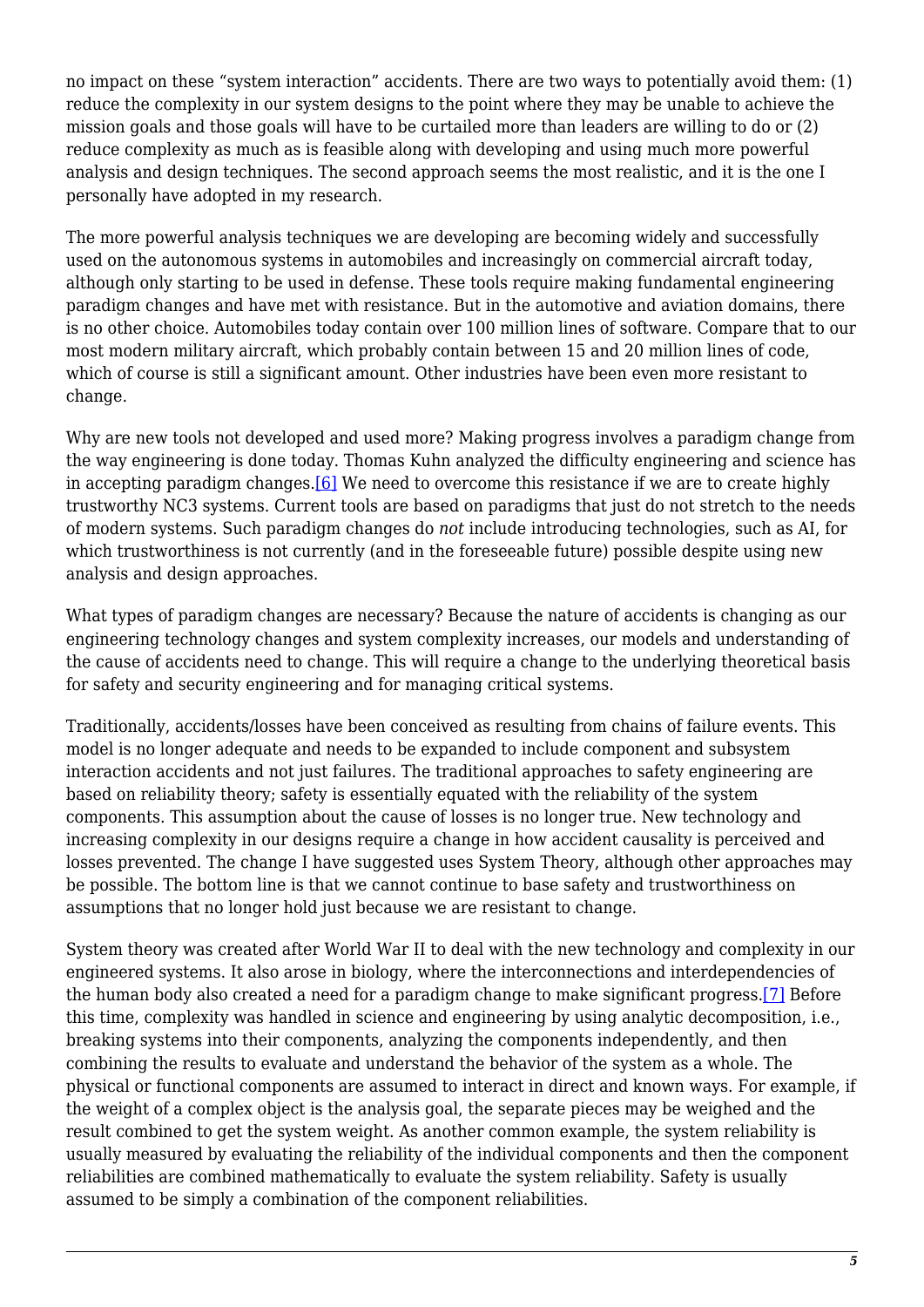The success of this type of decompositional or reductionist approach relies on the assumption that the separation and individual analysis does not distort the phenomenon or property of interest. More specifically, the approach works if:

- Each component or subsystem operates independently. If time-related events are modeled, then they are independent except for the immediately preceding and following events.
- Components act the same when examined separately (singly) as when they are playing their part in the whole.
- Components and events are not subject to feedback loops and other indirect interactions.
- The interactions among the components or events can be examined pairwise and combined into a composite value.

Sophisticated levels of coupling between components violate these assumptions. If these assumptions are not true, which is the case for complex engineered systems today, including most NC3 systems, then the simple composition of the separate analyses will not accurately reflect the value for the system as a whole.

<span id="page-5-0"></span>The failure events also must be assumed to be stochastic<sup>[\[8\]](#page-16-7)</sup> for probabilities or likelihood to be determined. Unfortunately, software and humans do not satisfy this assumption. In addition, complexity is leading to important system properties (such as safety) not being related to the behavior of individual system components but rather to the interactions among the components, as noted above. Accidents can occur due to unsafe interactions among components that have not failed and, in fact, satisfy their requirements. That is, the components can be 100% reliable but the system can be unsafe.

Note that so-called "systems of systems" are no different than any other system. All systems are abstractions imposed by the observers. As such, the boundary around systems can be drawn and redrawn as appropriate and necessary to achieve the immediate goals. All systems are composed of other "systems" (which are, from that viewpoint, seen as subsystems), where most of these subsystems may already exist. To wit, the concept of a "system" is recursive and adaptive. Dealing with "systems of systems" requires no new concepts or approaches than are needed to handle any system. But we need new approaches to engineer and operate all complex systems.

<span id="page-5-2"></span><span id="page-5-1"></span>System theory as used in engineering was created after World War II to deal with the increased complexity of the systems starting to be built at that time.[\[9\]](#page-16-8) It was also created for biology in order to successfully understand the complexity of biological systems.[\[10\]](#page-16-9) In these systems, separation and analysis of separate, interacting components (subsystems) distorts the results for the system as a whole because the component behaviors are coupled in non-obvious ways. The first engineering uses of these new ideas were in the missile and early warning systems of the 1950s and 1960s.

Some unique aspects of System Theory are as follows:

- The system is treated as a whole, not as the sum of its parts. You have probably heard the common statement: "the whole is more than the sum of its parts."
- A primary concern is *emergent properties* (see Figure 1), which are properties that are not in the summation of the individual components but "emerge" when the components interact. Emergent properties can only be treated adequately by taking into account all their technical and social aspects. Safety and security and most other important system properties, including trustworthiness, are emergent.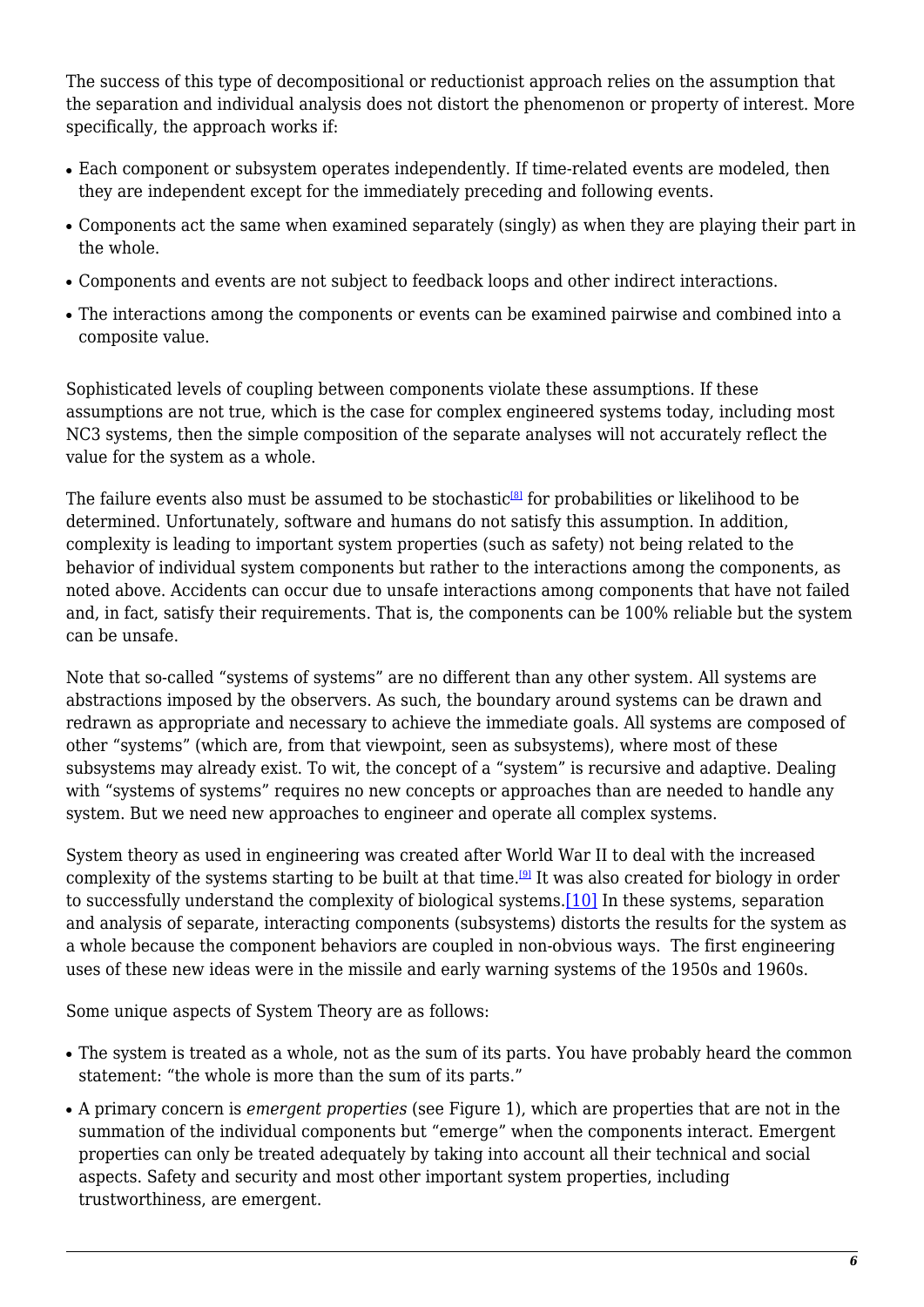• Emergent properties arise from relationships among the parts of the system, that is, by how they interact and fit together.



Figure 1: Emergent properties in system

theory[/caption]

If emergent properties arise from individual component behavior and from the interactions among components, then it makes sense that controlling emergent properties, such as safety, security, maintainability, and operability, requires controlling both the behavior of the individual components and the interactions among the components. We can add a controller to the figure to accomplish this goal. The controller provides control actions on the system and gets feedback to determine the impact of the control actions. In engineering, this is a standard feedback control loop.

The controller enforces constraints on the behavior of the system. Example safety constraints might be that aircraft or automobiles must remain a minimum distance apart, pressure in deep water wells must be kept below a safe level, aircraft must maintain sufficient lift to remain airborne unless landing, toxic substances must never be released from a plant, and accidental detonation or launch of weapons must never occur.



control emergent properties[/caption]

[caption id="attachment\_97976" align="aligncenter" width="399"]

Figure 2: Controllers and controls can

Control is interpreted broadly and, therefore, includes everything that is currently done in safety engineering plus more. For example, component failures and unsafe interactions may be controlled through design, such as using redundancy, interlocks, barriers, or fail-safe design. Safety may also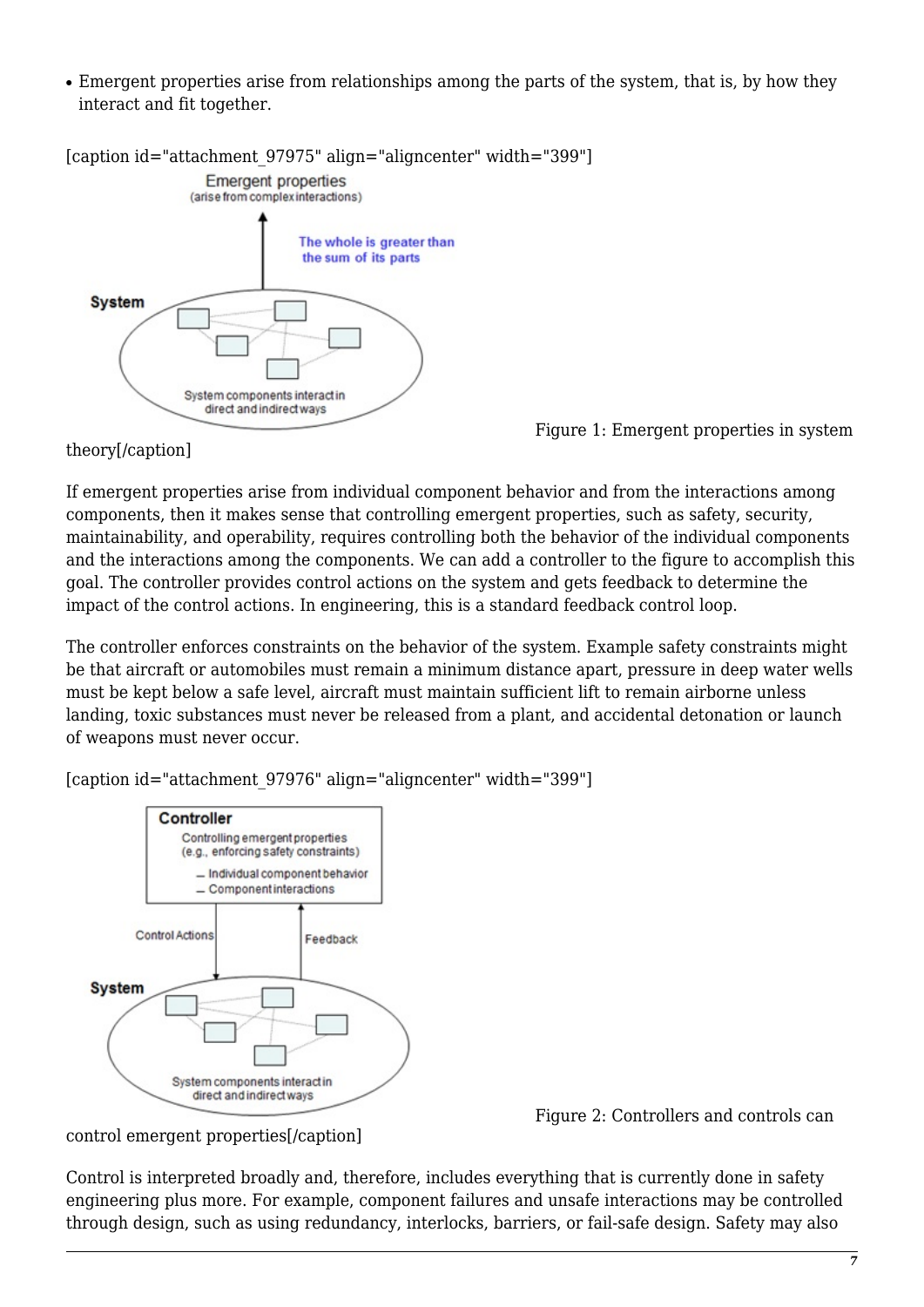be controlled through process, such as development processes, manufacturing processes and procedures, maintenance processes, and general system operating processes. Finally, safety may be controlled using social controls including government regulation, culture, insurance, law and the courts, or individual self-interest. Human behavior can be partially controlled through the design of the societal or organizational incentive structure or other management processes.

To model complex sociotechnical systems requires a modeling and analysis technique that includes both social and technical aspects of the problem and allows a combined analysis of both. Figure 3 shows an example of a hierarchical safety control structure for a typical regulated industry in the United States. International controllers may be included. Notice that the operating process (the focus of most hazard analysis) in the lower right of the figure makes up only a small part of the safety control structure. There are two basic hierarchical control structures shown in Figure 3—one for system development (on the left) and one for system operation (on the right)—with interactions between them. Each level of the structure contains controllers with responsibility for control of the interactions between and behavior of the level below. Higher level controllers may provide overall safety policy, standards, and procedures (downward arrows), and get feedback (upward arrows) about their effect in various types of reports, including incident and accident reports. The feedback provides the ability to learn and to improve the effectiveness of the safety controls.

Manufacturers must communicate to their customers the assumptions about the operational environment in which the original safety analysis was based, e.g., maintenance quality and procedures, as well as information about safe operating procedures. The operational environment, in turn, provides feedback to the manufacturer and potentially others, such as governmental authorities, about the performance of the system during operations. Each component in the hierarchical safety control structure has responsibilities for enforcing safety constraints appropriate for that component, and together these responsibilities should result in enforcement of the overall system safety constraints.

[caption id="attachment\_97977" align="aligncenter" width="650"]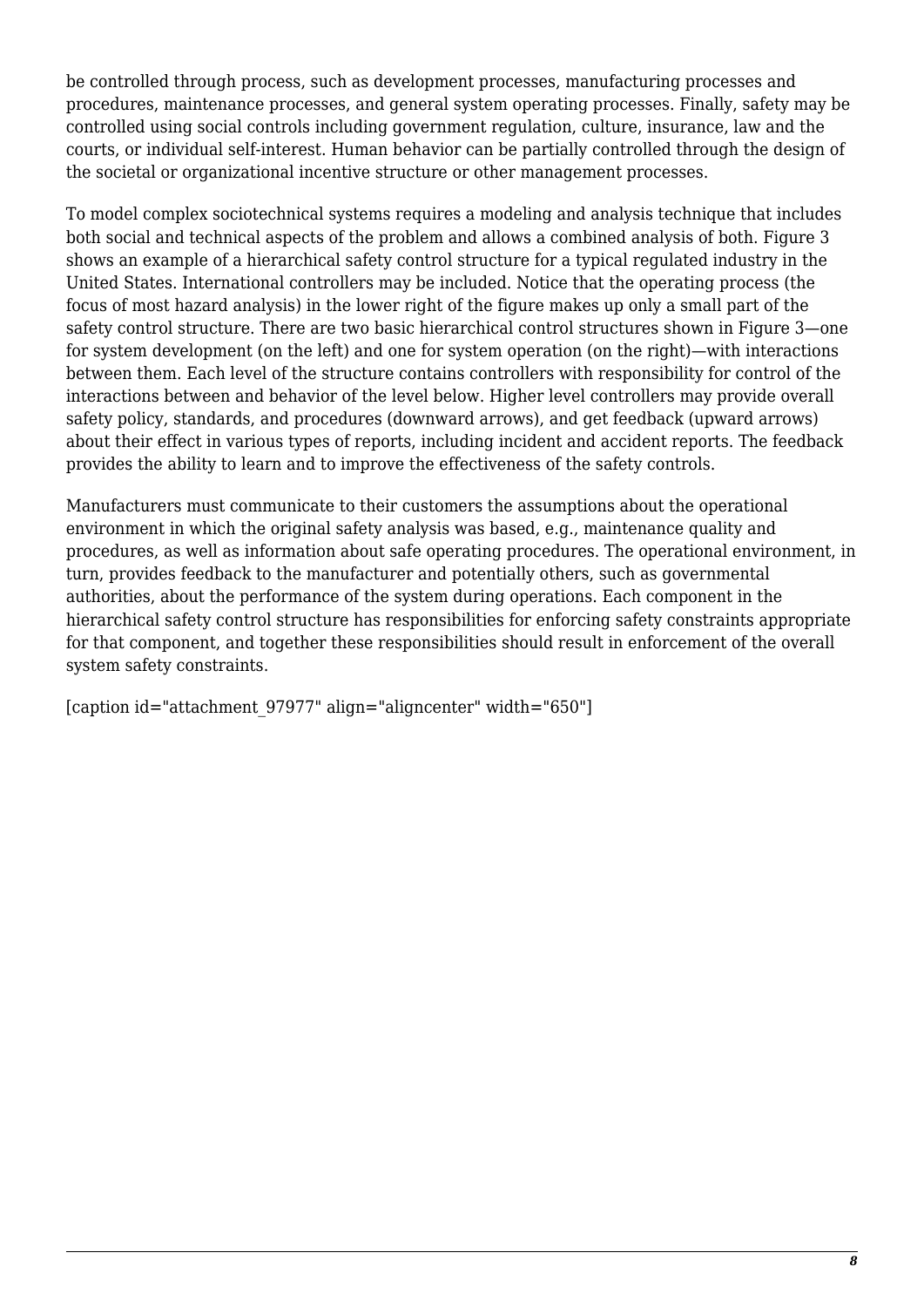

Figure 3: A generic safety control structure[/caption]

Note the use of the term "control" does not imply a rigid command and control structure. Behavior is controlled not only by engineered systems and direct management intervention, but also indirectly by policies, procedures, shared value systems, and other aspects of the organizational culture. All behavior is influenced and at least partially "controlled" by the social and organizational context in which the behavior occurs. Engineering this context can be an effective way to create and change a safety culture, i.e., the subset of organizational or social culture that reflects the general attitude about and approaches to safety by the participants in the organization or society [13]. Formal modeling and analysis of safety must include these social and organizational factors and cannot be effective if it focuses only on the technical aspects of the system. As we have learned from major accidents, managerial and organizational factors and often governmental controls (or lack of them) are as important as technical factors in accident causation and prevention. For space reasons, Figure 3 emphasizes the high-level components of a safety control structure and not their detailed design. Each can be quite complex. For example, the operating process (lower-right-hand box) would include all the physical parts of an NC3 system.

Figure 4 shows the basic form of the interactions between the levels of the control structure, where the controller imposes control actions on the controlled process. The standard requirements for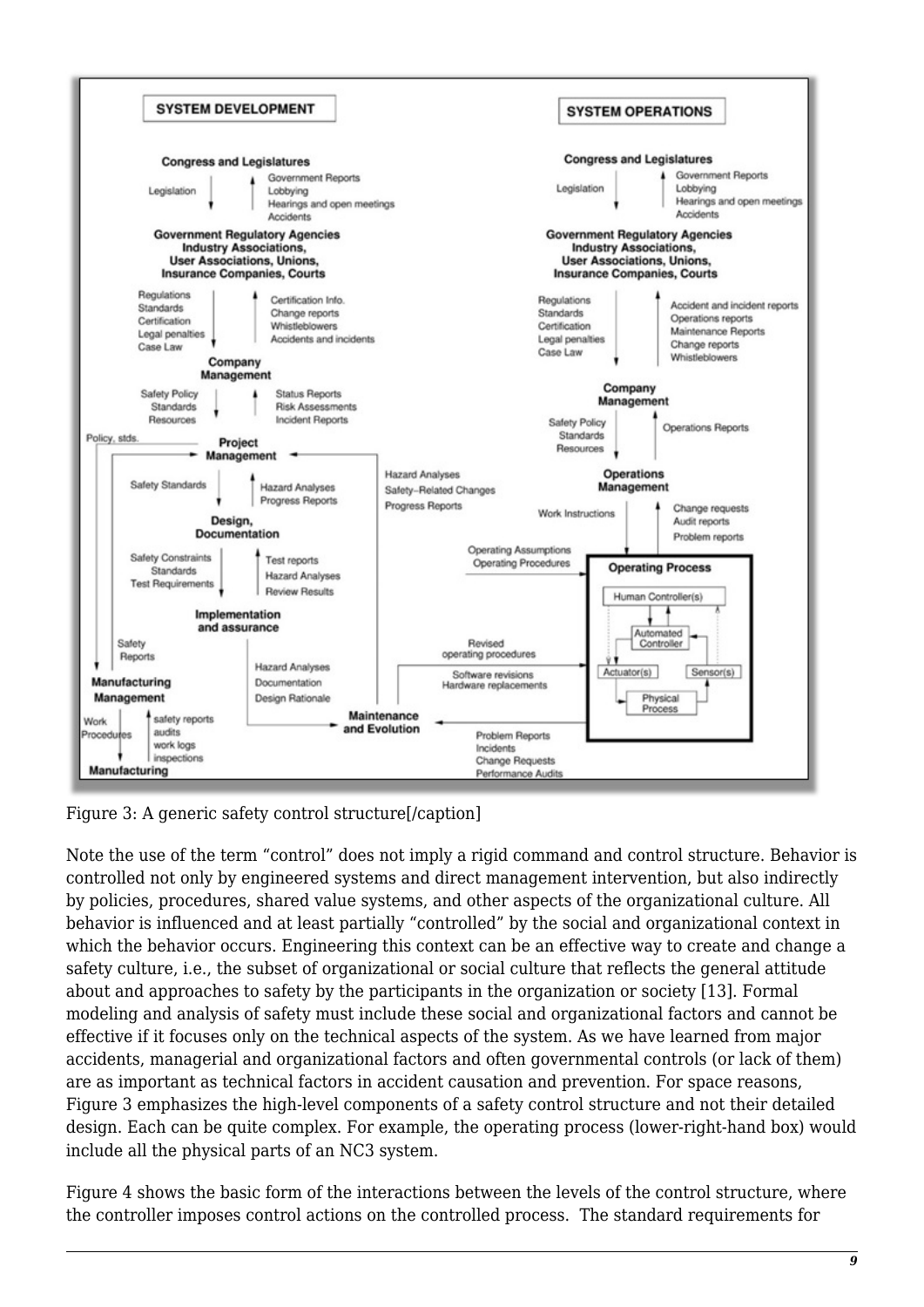effective management—assignment of responsibility, authority, and accountability—are part of the control structure design and specification.

[caption id="attachment\_97978" align="aligncenter" width="257"] (Accountability)



Figure 4. The basic building block for a safety control

structure[/caption]

The importance of feedback becomes apparent here. In engineering, every controller must contain a model of the controlled process in order to provide effective control. For human controllers, this model is usually called a *mental model.* This process model or mental model includes assumptions about how the controlled process operates and the current state of the controlled process. It is used to determine what control actions are necessary to keep the system operating effectively.

Accidents in complex systems often result from inconsistencies between the model of the process used by the controller and the actual process state, which results in the controller providing unsafe control actions. For example, the autopilot software thinks the aircraft is climbing when it really is descending and applies the wrong control law; a military pilot thinks a friendly aircraft is hostile and shoots a missile at it; the software thinks the spacecraft has landed and turns off the descent engines prematurely; or the early warning system thinks the country has been targeted and launches an interceptor at a friendly target. Note that it does not matter, such as in the last example, whether the incorrect process model was a result of an unintentional or intentional cause so that security is handled in the same way. The Stuxnet worm in the Iranian reactor program is an example. The worm made the controller's process model think that the centrifuges were spinning slower than they were and the controller reacted by sending "increase speed" commands to the centrifuges, wearing them out prematurely.

Part of the challenge in designing an effective safety control structure is providing the feedback and inputs necessary to keep the controller's model of the controlled process consistent with the actual state of the controlled process. An important component in understanding accidents and losses involves determining how and why the controls may be ineffective in enforcing the safety constraints on system behavior; often this is because the process model used by the controller was incorrect or inadequate in some way.

<span id="page-9-0"></span>To apply system theory to safety, a new accident causality model is required that extends what is currently used. STAMP (System-Theoretic Accident Model and Processes) expands the traditional model of causality beyond a chain of directly-related failure events or component failures to include more complex processes and unsafe interactions among system components.<sup>[\[11\]](#page-16-10)</sup> In STAMP, safety and security are treated as a dynamic control problem rather than a failure prevention problem. No causes are omitted from the STAMP model, but more are included and the emphasis changes from preventing failures to enforcing constraints on system behavior. Some advantages of using STAMP are as follows: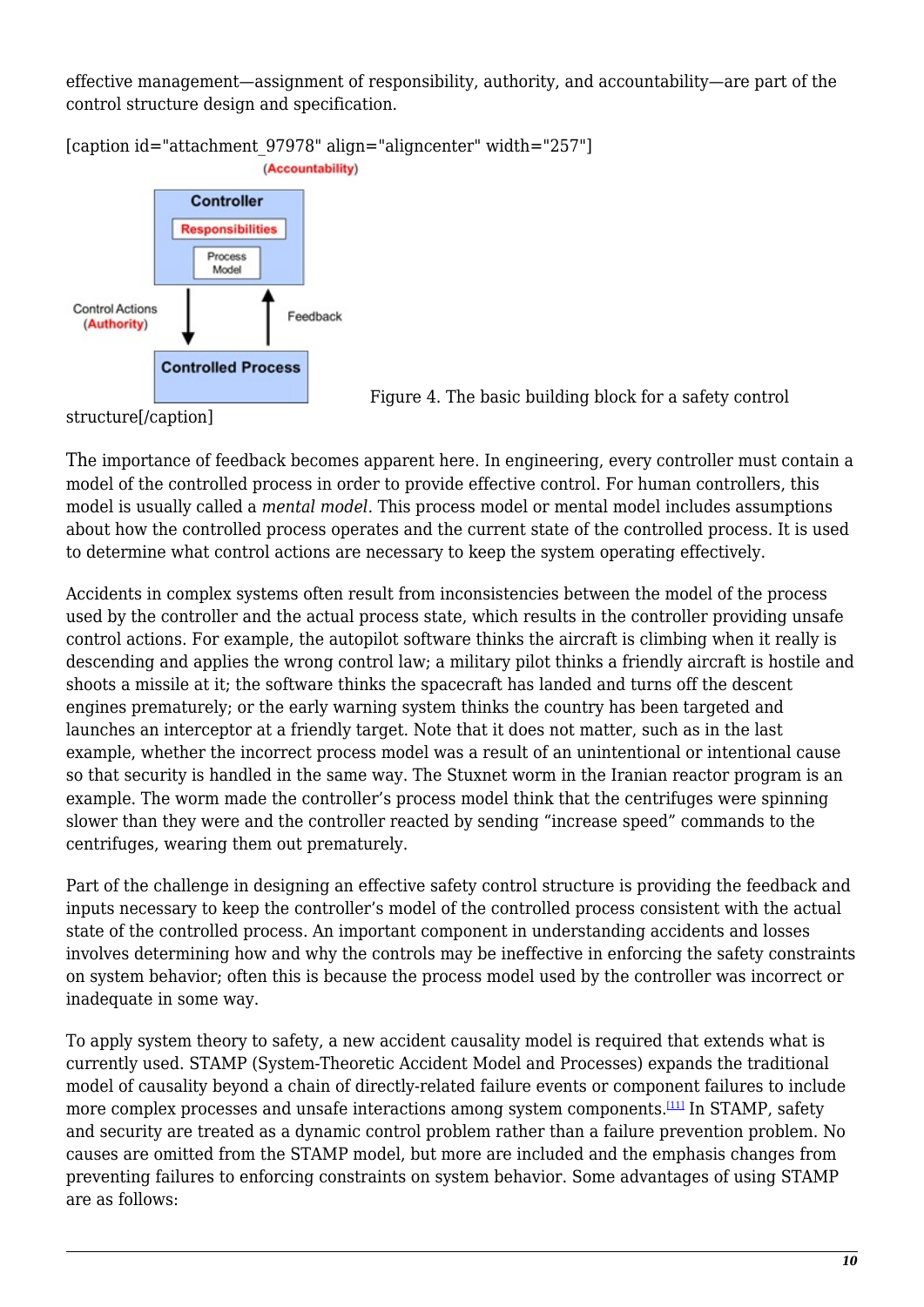- It applies to very complex systems because it works top-down rather than bottom up.
- It includes software, humans, organizations, safety culture, etc., as causal factors in accidents and other types of losses without having to treat them differently or separately.
- It allows creating tools, such as STPA, accident analysis (CAST), identification and management of leading indicators of increasing risk, organizational risk analysis, etc. These tools have been shown to be much more powerful and effective in both analytical and empirical evaluations.

The goal of this paper is not to sell this particular model but to argue that we can add new technology and complexity to our NC3 systems, but a paradigm change is going to be needed. Making incremental small improvements in current approaches or simply creating new names for the old approaches that failed (a favorite of researchers and others) and pretending the new name will somehow magically make it work better is not going to allow improvements in NC3 system trustworthiness.

An example of the use of the new system-theoretic approach on the safety analysis of the new U.S. Ballistic Missile Defense System is provided in Appendix A.

As alluded to above, security is also an emergent property. The primary approach to cybersecurity today is intrusion prevention and detection, implemented by performing various types of threat analysis. The goal is to identify the threats and prevent them by identifying when they might result in intrusions and trying to prevent such intrusions. This approach is clearly not working given the enormous number of intrusions that are occurring. In addition, the focus in cybersecurity has been on information security. But the major problem in NC3 is mission assurance, not information security (although it admittedly is a part of the problem). In fact, security can and should be treated in the same way as safety. Consider the following definitions:

*Definition*: Safety is freedom from losses.

*Definition*: An accident/mishap is any undesired or unplanned event that results in a loss, as defined by the system stakeholders.

Losses may include loss of human life or injury, equipment or property damage, environmental pollution, mission loss (non-fulfillment of mission), negative business impact (e.g., damage to reputation, product launch delay, legal entanglements), nuclear war, etc. There is nothing in the definition that distinguishes between inadvertent and intentional causes. In fact, the definition does not limit the causes specified. The current focus in security on intrusions and information loss, therefore, can be supplemented in the mission assurance world with a focus on preventing losses. Systems need to be designed so that even if an enemy penetrates a system boundary (which they will), they cannot do anything harmful. The same approach to preventing a loss can be used, for example, if an operator inadvertently issues a command to launch a missile or if the operator was tricked into doing it by some type of intrusion. The first is considered a safety problem and the second a security problem, but the same analysis and design approaches can be used to prevent them.

<span id="page-10-0"></span>This change in the way that cyber security is treated is again a radical paradigm change from what is done today. In Air Force evaluations, it has been found to be much more effective.<sup>[\[12\]](#page-16-11)</sup> But such changes require a willingness to make them.

#### **Conclusions and a Way Forward**

We have avoided nuclear catastrophe by using very conservative techniques and avoiding software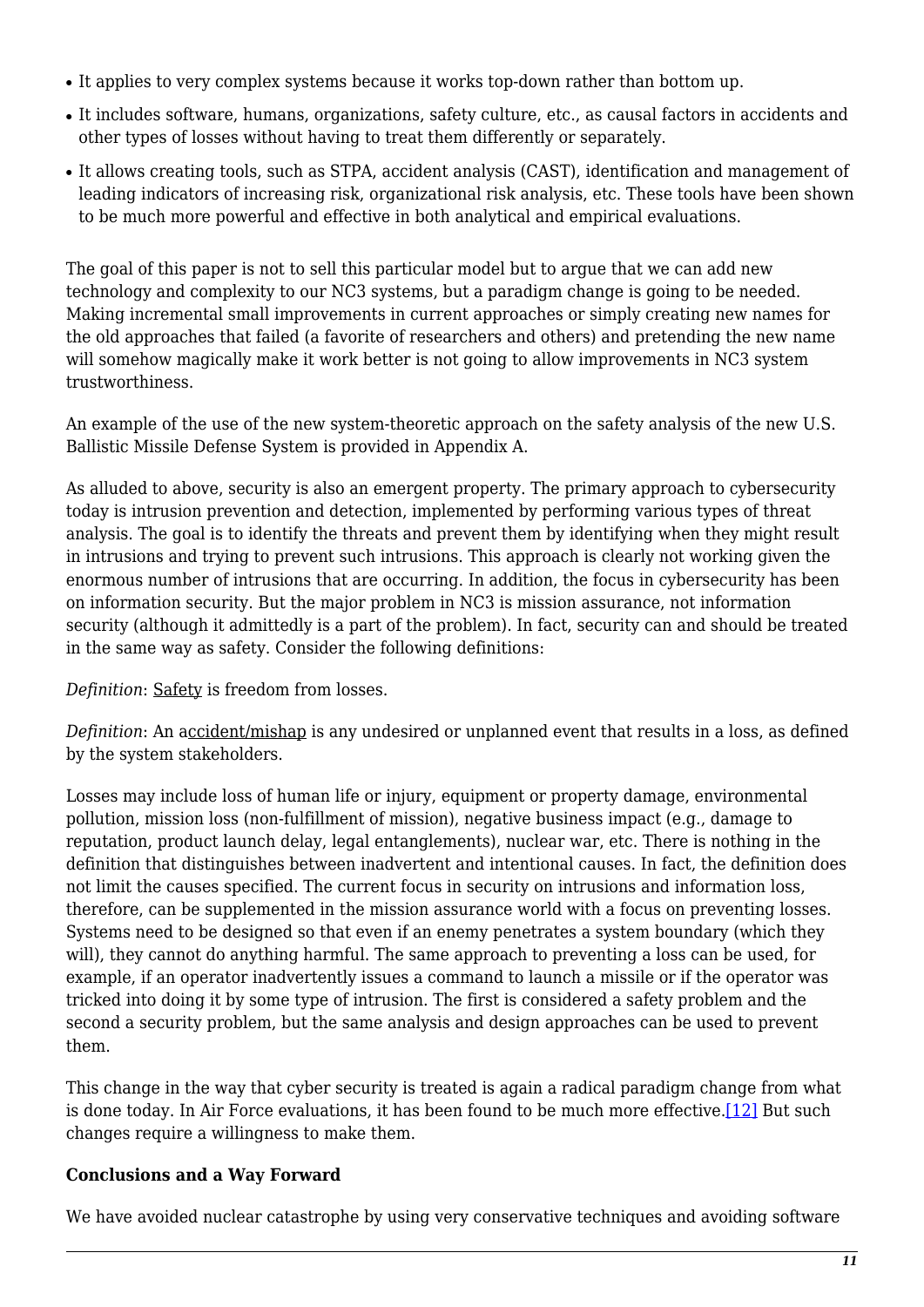in critical functions. That will not be possible going forward. Another approach, probably involving a paradigm change, is going to be necessary.

In this paper I have argued that we need to:

- Avoid unnecessary complexity. Strip systems to their basics and use rigorous and careful development processes.
- Emphasize less technology, not more: throwing technology at the problem will make it worse. In particular, do not use new technology like AI for which it is impossible to provide adequate trust. In almost all cases, it is not needed but used because it is "sexy" and fun and people, not understanding it, assume it will provide miracles.
- Improve NC3 systems not by pretending that our current technology is perfect or even adequate, but by acknowledging the limitations. Instead, develop more powerful, socio-technical and system engineering and risk management approaches that involve paradigm changes from the approaches that are no longer working. These are only now coming into existence and will need technical advances and refinement.

# **APPENDIX A: AN EXAMPLE APPLICATION OF STPA TO A BALLISTIC MISSILE INTERCEPT SYSTEM**

<span id="page-11-0"></span>STPA is a new, more powerful hazard analysis method based on STAMP. In 2005, soon after it was invented and in one of its first applications to a real system, STPA was used to ensure that inadvertent launch would not occur in the U.S. Ballistic Missile Intercept System[.\[13\]](#page-16-12) While safe engineering efforts (including STPA) are most effective when begun early in the system life cycle, they may be done later for various reasons.

In this case, the Missile Defense Agency (MDA) used STPA to characterize the residual safety risk of the Ballistic Missile Defense System (BMDS) right before deployment and field test. As described by Pereira, Lee, and Howard,<sup>13</sup> BMDS was developed as a layered defense to defeat all ranges of threats in all phases of flight (boost, mid-course, and terminal). It is comprised of a variety of components including sea-based sensors on the Aegis platform, upgraded early warning radars (UEWR), the Cobra Dane Upgrade (CDU), Ground-based Midcourse Defense (GMD) Fire Control and Communications (GFC/C), a Command and Control Battle Management and Communications (C2BMC) Element, and Ground-based interceptors (GBI). Future block upgrades were originally planned to introduce additional elements into the BMDS, including Airborne Laser (ABL) and Terminal High Altitude Area Defense (THAAD).

While each of the elements of this integrated and very complex system had active safety programs, the complexity and risk introduced by their integration as a single system went beyond what is possible to analyze using traditional hazard analysis techniques. Some of these elements involved upgrades to already fielded systems. Many of them had historically been developed independently.

The STPA analysis is performed on a control structure, as described in the main part of this paper. Clearly, the actual control structure cannot be shown, but a fictional one is used (FMIS or Fictional Missile Intercept System) as an example. Similar to programs within the real BDMS, FMIS uses a hit-to-kill interceptor that destroys incoming ballistic missiles through force of impact. The FMIS control structure is shown in Figure A.1.

[caption id="attachment\_97979" align="aligncenter" width="663"]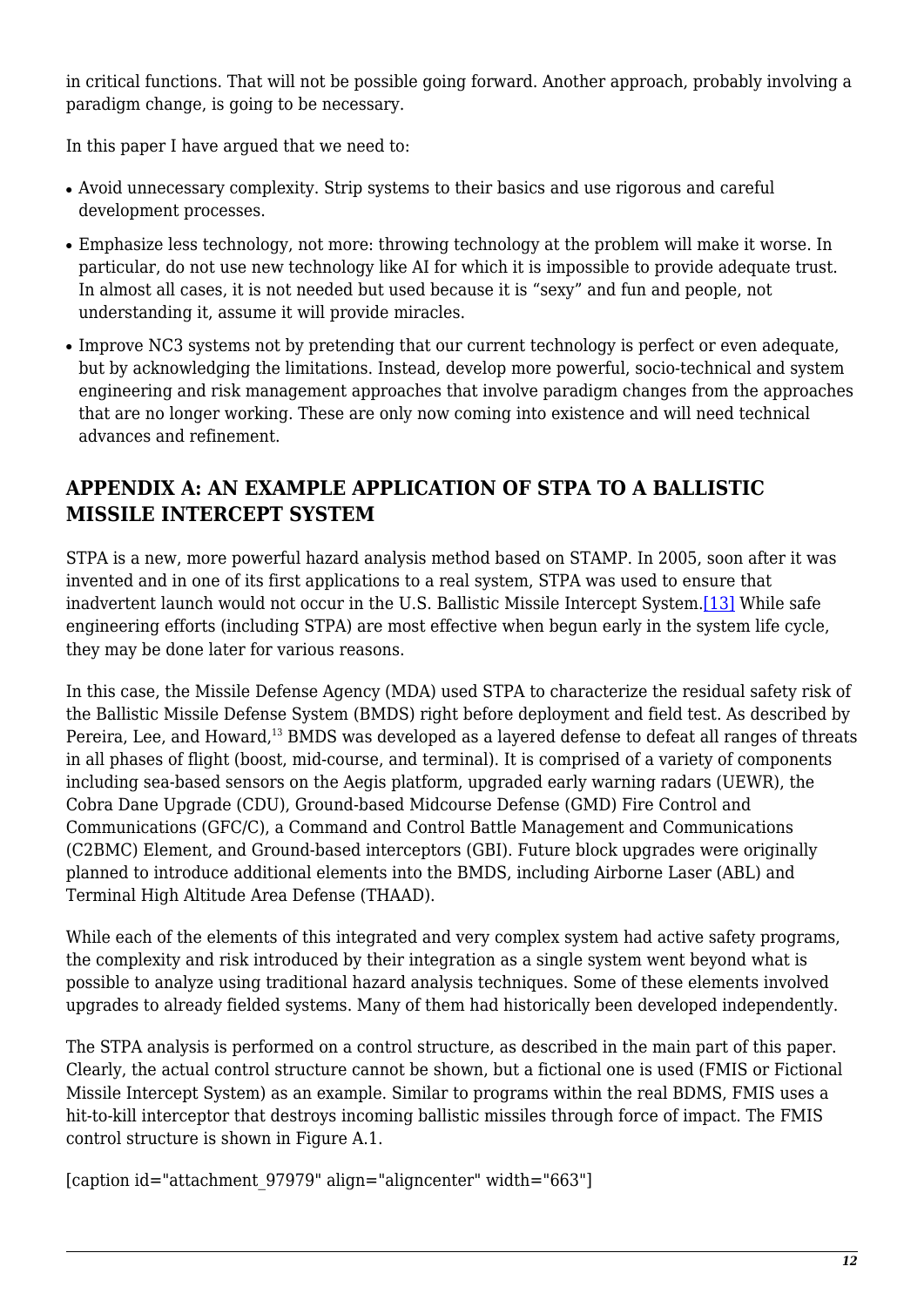

Figure A.1: The control structure of the fictional missile intercept system (FMIS)[/caption]

In the STPA analysis, the system is viewed as a collection of interacting loops of control. For example, command authorities exert control over system operators by issuing guidance, providing training, and establishing tactics, techniques, and procedures (TTPs). Command authorities receive feedback in the form of reports and performance during training exercises. Operators exert control over software by inputting commands, and they receive feedback from displays and aural alerts. Software exerts control over other software and hardware by sending messages and commands and receives feedback in the form of measured values and status information. Safety is an emergent property of the system, arising from the interactions among software, hardware, and humans. Safety is maintained by placing constraints on the behavior of the system's components. Mishaps occur (1) when the constraints are insufficient to maintain safety and (2) when the controls present in the system are inadequate to enforce the safety constraints.

STPA, in this use, provided information about where constraints may be insufficient to maintain safety (prevent identified losses), when controls may be inadequate to enforce safety constraints, and how mitigations can be developed to reduce safety risk with minimal impact on the system's design and operations.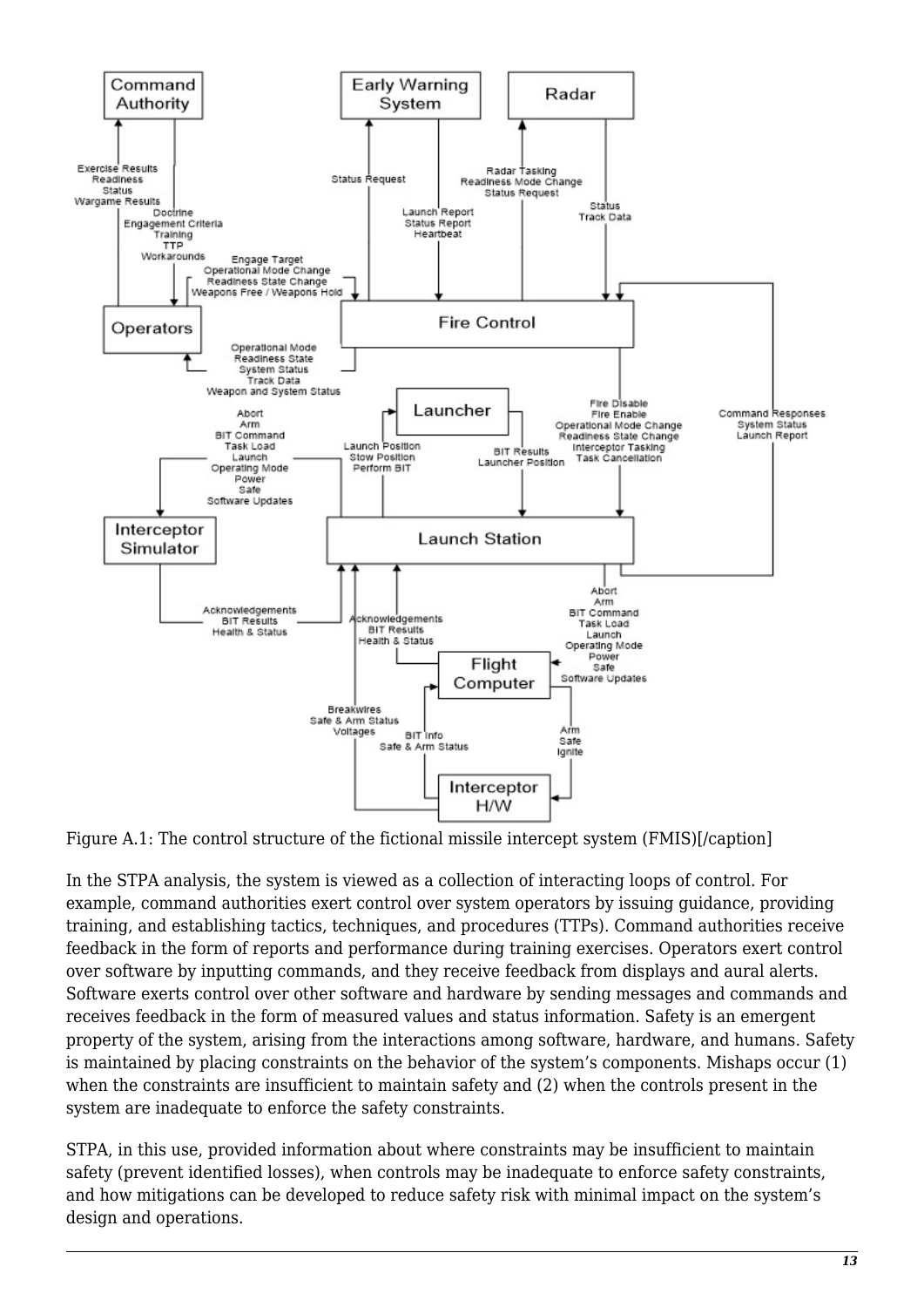Details about the analysis and how it is performed are beyond the scope of this paper. But an example of the types of problems found is instructive. Again, the hazard is inadvertent launch. Each of the control actions (see Figure A.1) was first analyzed to identify under what context it could lead to the hazard and then the scenarios are identified that could lead to that hazardous context and control action. For example, consider the control action "*Fire Enable*" from the Fire Control system to the Launch Station. Clearly that control action could potentially be related to an inadvertent launch if given in a specific context, e.g., when a real threat does not exist. The goal of the analysis is to identify why "*Fire Enable*" might be given without the existence of a legitimate threat.

The analysis starts with a control structure that is used to carry out an organized and rigorous identification of unsafe control actions and the context in which these control actions become unsafe. In this example, we will not describe this structured process, but instead start with the Unsafe Control Action: *Fire Enable issued when there is no threat*. If the *Fire Enable* command is provided to a launch station when there is no real threat, the launch station will transition to a state where it accepts interceptor tasking and can progress through a launch sequence. In combination with other incorrect or mistimed control actions, this command could lead to an inadvertent launch.

After identifying unsafe control actions and the context in which they become unsafe, the next step is to identify the scenarios that could lead to the unsafe control action generation so that the scenarios can be eliminated from the design. The following are examples of the types of scenarios described by the people that did the analysis: $[14]$ 

<span id="page-13-0"></span>"The Fire Control computer is intended to send the *Fire Enable* command to the Launch Station upon receiving a *Weapons Free* command from an FMIS operator and while the fire control system has at least one active track. According to the requirements and design specifications, the handling of the *Weapons Free* command is straightforward. Although the specification requires an "active" track, it is more difficult to determine what makes a track active. Interviews with the development staff clarified that activity criteria are specified by the FMIS operators according to their operational procedures. The software supports declaring tracks inactive after a certain period with no radar input, after the total predicted impact time for the track, and/or after a confirmed intercept. It appears one case was not well considered: if an operator deselects all of these options, no tracks will be marked as inactive. Under these conditions, the inadvertent entry of a *Weapons Free* command would send the *Fire Enable* command to the launch station immediately, even if there were no threats to engage currently tracked by the system."

"The FMIS system undergoes periodic system operability testing using an interceptor simulator that mimics the interceptor flight computer. Hazard analysis of the system [using STPA] identified the possibility that commands intended for test activities could be sent to the operational system. As a result, the system status information provided by the launch station includes whether the launch station is connected only to missile simulators or to any live interceptors. If the Fire Control computer detects a change in this state, it will warn the operator and offer to reset into a matching state. However, there is a small window of time before the launch station notifies the Fire Control component of the change during which the Fire Control software might send a *Fire Enable* command intended for test to the live launch station."

"The fire control system may identify a potential threat and send the *Fire Enable* command. If that threat is later determined to be friendly, then the Fire Control Computer will send a *Fire Disable* command. The commands are sent on different communication channels. The *Fire Enable* command could potentially be delayed enough that the two commands are received in the opposite order than they were sent and the Launch Station would think that the *Fire Enable* command was active."

Note that in the first two examples, neither of the causal factors identified by the assessment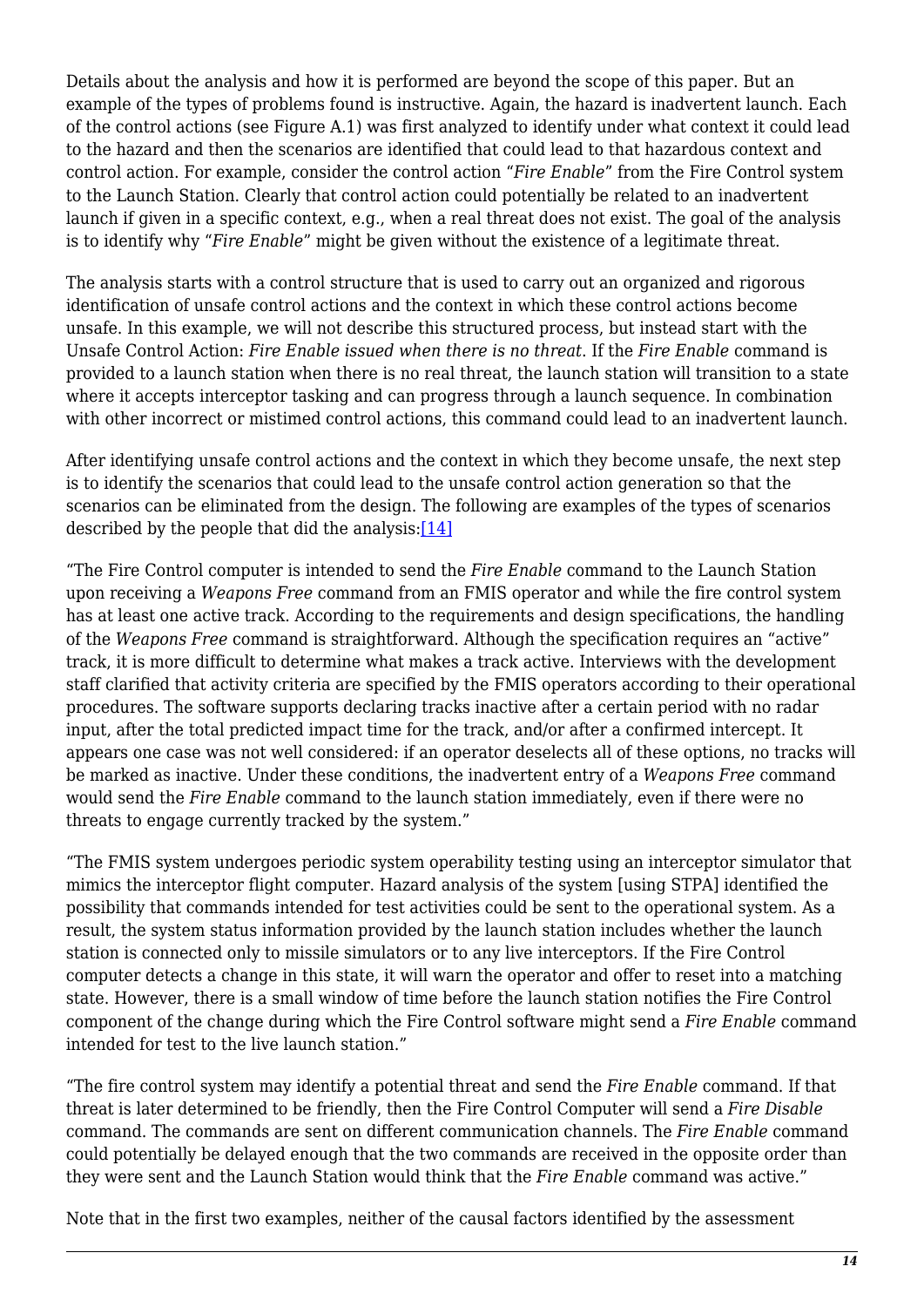involved component failures. In both cases, all the components involved were operating exactly as intended; however, the complexity of their interactions led to unanticipated system behavior (often called "unknown unknowns" by engineers) and unsafe component requirements. Component failure can, of course, be a cause of inadequate control over a system's behavior, and STPA does include those possibilities. However, the traditional hazard analysis techniques used today are based on an assumption that accidents are caused by component failures and thus consider only failure events and not the effects of complex system interactions. The third example could be caused by either a component failure, degraded performance of a component, or once again a design error that does not involve any failure.

# **APPENDIX B: WHY THE SPACE SHUTTLE SOFTWARE WAS SO GOOD**

A mythology has arisen about the Space Shuttle software with claims being made about it being "perfect software" and "bug-free" or having "zero-defects," all of which are untrue. But the overblown claims should not take away from the remarkable achievement by those at NASA and its major contractors (Rockwell, IBM, Rocketdyne, Lockheed Martin, and Draper Labs) and smaller companies such as Intermetrics (later Ares), who put their hearts into a feat that required overcoming what were tremendous technical challenges at that time. They did it using discipline, professionalism, and top-flight management and engineering skills and practices. And the results surpass what has been possible to achieve more recently on similar challenges.

There can always be differing explanations for success (or failure) and varying emphasis placed on the relative importance of the factors involved. Personal biases and experiences are difficult to remove from such an evaluation. But most observers agree that the process and the culture were important factors in the success of the Shuttle software as well as the strong oversight, involvement, and control by NASA.

- 1. *Oversight and Learning from the Past*: NASA learned important lessons from previous spacecraft projects about the difficulty and care that need to go into the development of the software. These lessons include that software documentation is critical, verification must be thorough and cannot be rushed to save time, requirements must be clearly defined and carefully managed before coding begins and as changes are needed, software needs the same type of disciplined and rigorous processes used in other engineering disciplines, and quality must be built in from the beginning. By maintaining direct control of the Shuttle software rather than ceding control to the hardware contractor and, in fact, constructing their own software development "factory," NASA ensured that the highest standards and processes available at the time were used and that every change to human-rated flight software during the long life of the Shuttle was implemented with the same professional attention to detail.
- 2. *Development Process:* The development process was a major factor in the software success. Especially important was careful planning before any code was written, including detailed requirements specification, continuous learning and process improvement, a disciplined top-down structured development approach, extensive record keeping and documentation, extensive and realistic testing and code reviews, detailed standards, and so on.
- 3. *The Software Development Culture*: Culture matters. The challenging work, cooperative environment, and enjoyable working conditions encouraged people to stay with the project. As those experts passed on their knowledge, they established a culture of quality and cooperation that persisted throughout the program and the decades of Shuttle operations and software maintenance activities.

With the increasing complexity of NC3 and the enormous amount of software that is or will be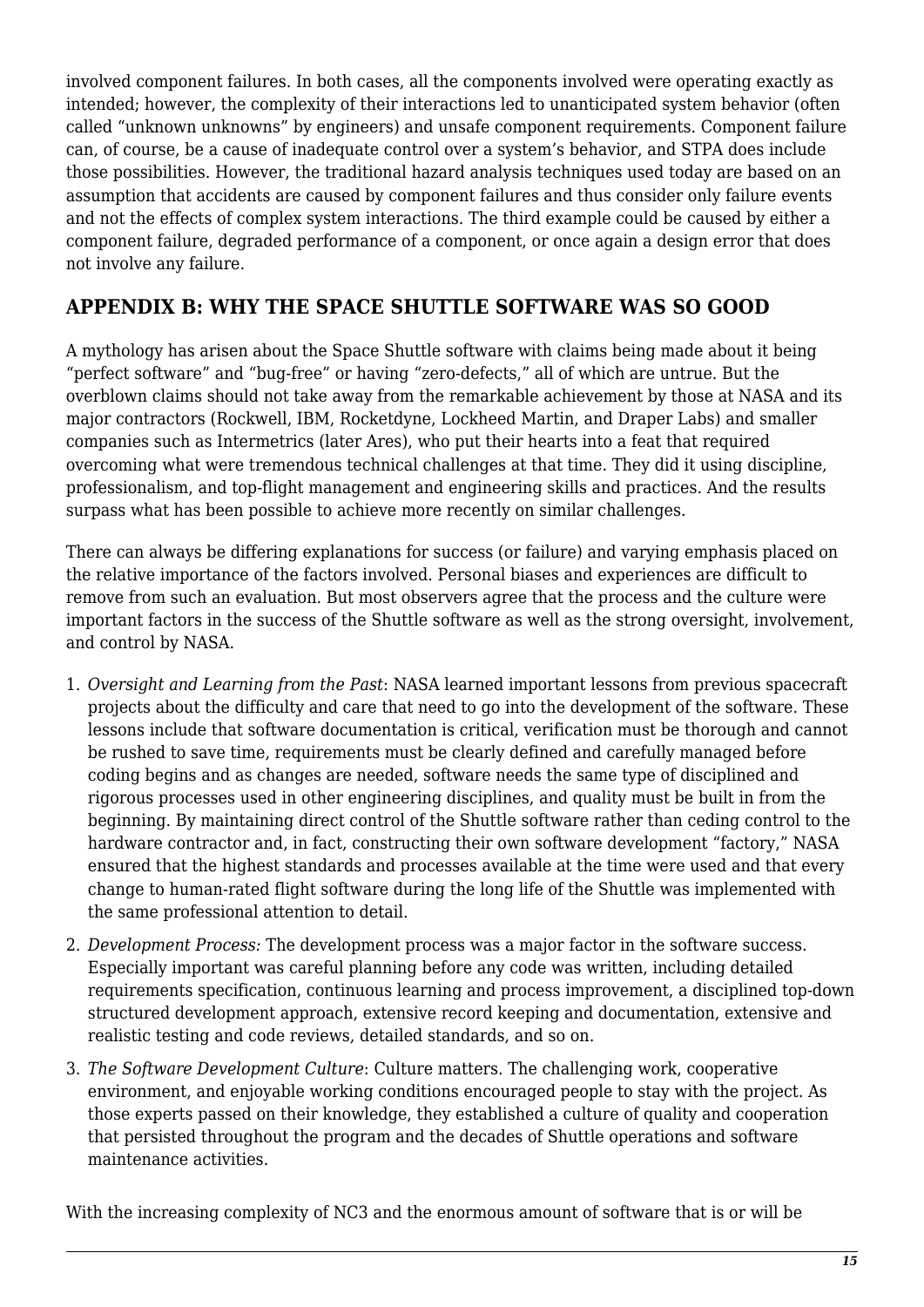included in such systems, a lesson that can be learned is that we will need better system engineering, including system safety engineering, than is usually practiced today. NASA maintained control over the system engineering and safety engineering processes in the Shuttle and employed the best technology in these areas at the time. The two Shuttle losses are reminders that safety involves more than simply technical prowess, however, and that management can play an important role in accidents and must be part of the system safety considerations. In addition, our system and safety engineering techniques need to be upgraded to include the central role that software plays in our complex defense systems. Unfortunately, the traditional hazard analysis techniques used in the Shuttle do not work very well for the more software-intensive systems being engineered today and will need to be considerably changed and improved.<sup>[\[15\]](#page-16-14)</sup>

<span id="page-15-0"></span>Beyond these lessons learned**,** some general conclusions and analogies can be drawn from the Shuttle experience to provide guidance for the future. One is that high quality software is possible but requires a desire to do so and an investment of time and resources. Software quality may be given lip service in many industries, where often speed and cost are the major factors considered, quality simply needs to be "good enough," and frequent corrective updates are the norm.

<span id="page-15-3"></span><span id="page-15-2"></span><span id="page-15-1"></span>Some have suggested that the unique factors that separated the Shuttle from other software development projects are that there was one dedicated customer, a limited problem domain, and a situation where cost was important but less so than quality.<sup>[16]</sup> But even large government projects with a single government customer and large budgets have seen spectacular failures in the recent past such as new IRS software[,\[17\]](#page-17-1) several attempted upgrades to the Air Traffic Control system,[\[18\]](#page-17-2) a new FBI system[,\[19\]](#page-17-3) and even an airport luggage system[.\[20\]](#page-17-4) That latter baggage system cost \$186,000,000 for construction alone and never worked correctly. The other cited projects involved, for the most part, at least an order of magnitude higher costs than the baggage system and met with not much more success. In all of these cases, enormous amounts of money were spent with little to show for them. They had the advantage of newer software engineering techniques, so what was the significant difference?

One difference is that NASA maintained firm control over and deep involvement in the development of the Shuttle software. They used their experience and lessons learned from the past to improve their practices. Other government projects have ceded control to contractors, often with conflicts between quality and other goals. With the current push to privatize the development of space vehicles, it will be interesting to see whether the lesser oversight and control lead to more problems in the future with manned spaceflight.

In addition, software engineering has moved in the opposite direction from the process used for the Shuttle software development, with requirements and careful pre-planning relegated to a less important position than starting to code (e.g., Agile and X-treme programming). Strangely, in many cases, a requirements specification is seen as something that is generated after the software design is complete or at least after coding has started. Many of these new software engineering approaches are being used by the firms designing defense systems today.

Why has it been so difficult for software engineering to adopt the disciplined practices of the other engineering fields? There are still many software development projects that depend on cowboy programmers and "heroism" and less than professional engineering environments. How will the DoD and international entities ensure that the private companies building more software-intensive NC3 systems instill a successful culture and professional environment in their software development groups? Ironically, many of the factors that led to success in the Shuttle software were related to limitations of computer hardware in that era, including limitations in memory that prevented today's common "requirements creep" and uncontrolled growth in functionality as well as requiring disciplined control over the system requirements. Without the physical limitations that impose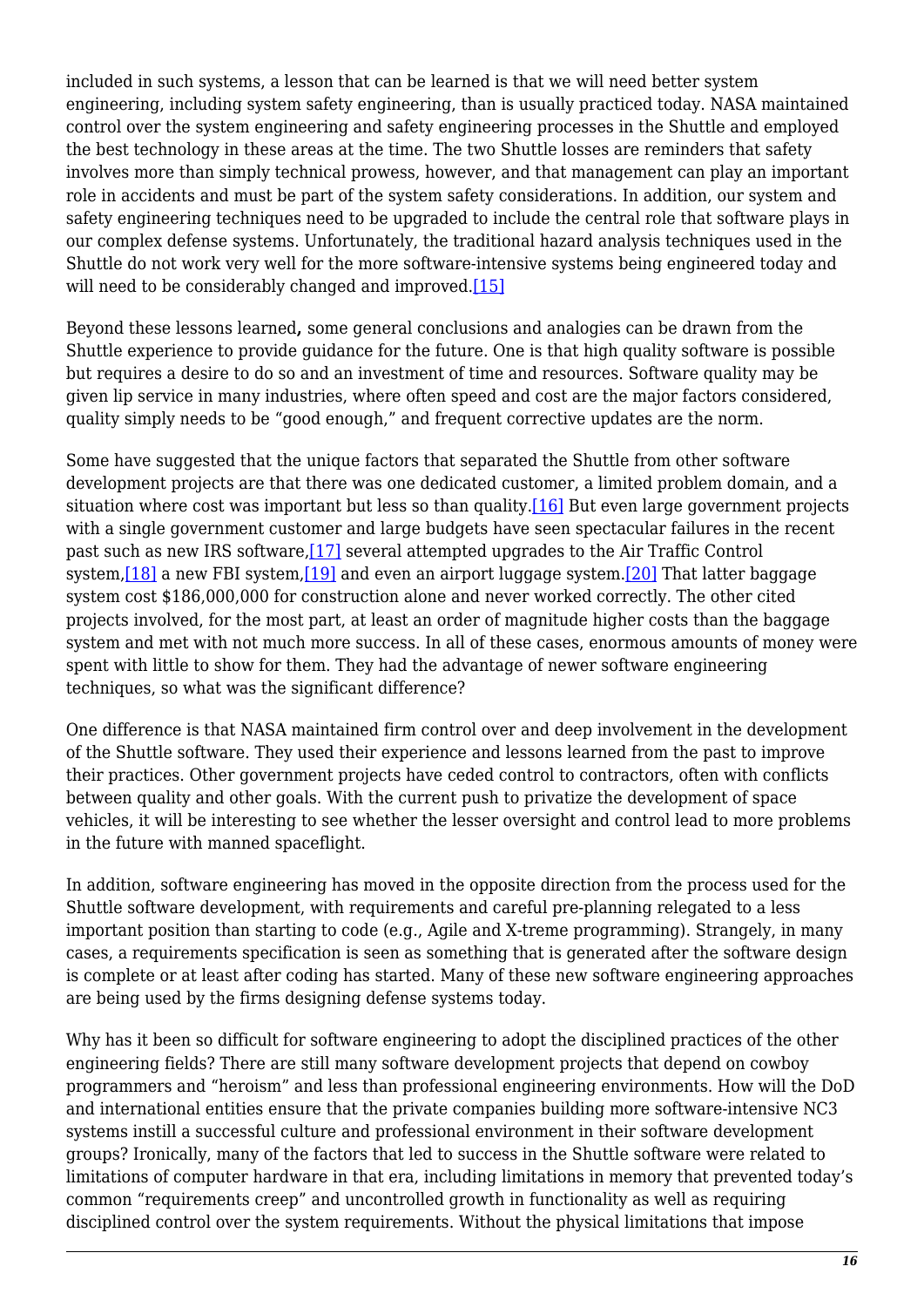discipline on the development process, how can we impose discipline on ourselves and our projects?

The overarching question is: How will we ensure that the hard learned lessons in the past are conveyed to those designing future systems and that we are not, in the words of Santayana, condemned to repeat the same mistakes?

# **III. ENDNOTES**

<span id="page-16-0"></span>[\[1\]](#page-2-0) Nancy Leveson (1995), *Safeware*, Addison-Wesley Publishers, Boston, MA.

<span id="page-16-1"></span>[\[2\]](#page-2-1) Nancy Leveson (2013), "Software and the challenge of flight control," in Roger Launius, James Craig, and John Krige (eds.) *Space Shuttle Legacy: How We Did It/What We Learned , American Institute of Aeronautics and Astronautics (AIAA),* Reston VA.

<span id="page-16-2"></span>[\[3\]](#page-3-0) As an example, see Nancy Leveson (2007), ``Technical and managerial factors in the NASA Challenger and Columbia losses: Looking forward to the future,'' in Handelsman and Fleishman (eds.), *Controversies in Science and*

*Technology, Vol. 2: From Chromosomes to the Cosmos*, Mary Ann Liebert, Inc., New Rochelle, NY.

<span id="page-16-3"></span>[\[4\]](#page-3-1) Nancy Leveson (2012), *Engineering a Safer World*, MIT Press, Cambridge MA.

<span id="page-16-4"></span>[\[5\]](#page-3-2) Jet Propulsion Laboratory Special Review Board (2000), Report on the loss of the Mars polar lander and deep space 2 missions, NASA JPL, March.

<span id="page-16-5"></span>[\[6\]](#page-4-0) Thomas Kuhn (1962), *The Structure of Scientific Revolutions*, University of Chicago Press.

<span id="page-16-6"></span>[\[7\]](#page-4-1) Ludwig von Bertalanffy (1969), *General Systems Theory: Foundations*, New York: Braziller; and Norbert Weiner (1965), *Cybernetics*, MIT Press

<span id="page-16-7"></span>[\[8\]](#page-5-0) Something is stochastic if it can be described by a probability distribution or pattern that may be analyzed statistically to understand average behavior or an expected range of behavior but may not be predicted precisely.

<span id="page-16-8"></span>[\[9\]](#page-5-1) Basic introductions include Peter Checkland (1981), *System Thinking, System Practice*, John Wiley & Sons, and Gerald Weinberg (1075), *An Introduction to General Systems Thinking*, John Wiley & Sons. Wiener introduced the early term "cybernetics," which is now been supplanted by the term "System Theory," in Norbert Wiener (1965), *Cybernetics: or Control and Communications in the Animal and the Machine*, 2nd Edition, MIT Press, Cambridge, MA.

<span id="page-16-9"></span>[\[10\]](#page-5-2) Ludwig Von Bertalanffy (1969), *General System Theory*, Braziller, New York.

<span id="page-16-10"></span>[\[11\]](#page-9-0) Nancy G. Leveson, *Engineering a Safer World*, MIT Press (2012), Cambridge MA.

<span id="page-16-11"></span>[\[12\]](#page-10-0) William Young, dissertation

<span id="page-16-12"></span>[\[13\]](#page-11-0) Steven Pereira, Grady Lee, and Jeffrey Howard 2006). "A System-Theoretic Hazard Analysis Methodology for a

Non-advocate Safety Assessment of the Ballistic Missile Defense System," *Proceedings of the 2006 AIAA Missile Sciences Conference*, Monterey, CA, November 14-16.

<span id="page-16-14"></span><span id="page-16-13"></span>[\[14\]](#page-13-0) Pereira, Lee, Howard, *op cit*.